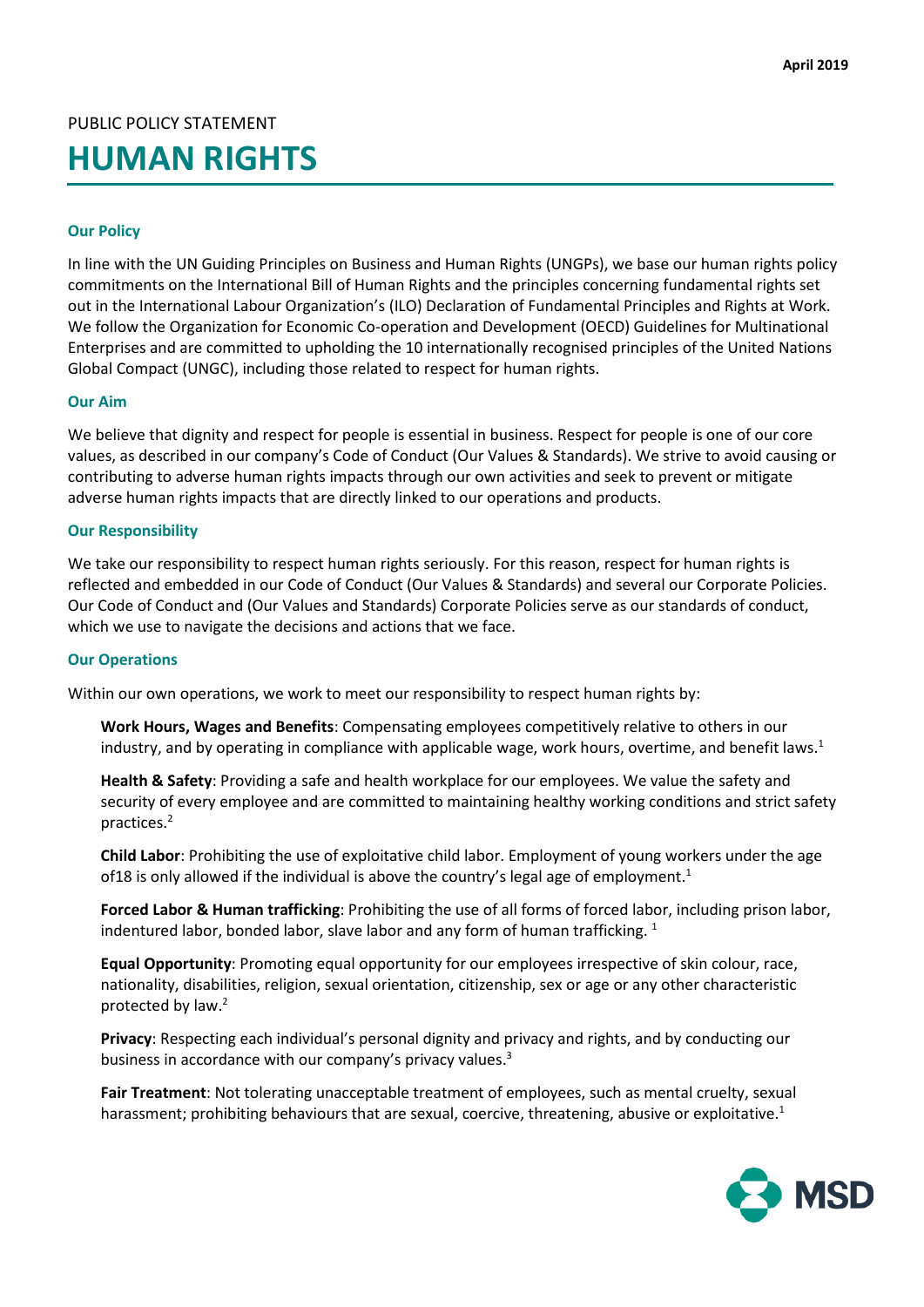**Freedom of Association**: Recognizing, as far as legally possible, the rights of employees to associate freely, and to form, join or not join a labor union. $<sup>1</sup>$ </sup>

**Non-Discrimination**: Refusing to tolerate discrimination or harassment based on race, colour, gender, age, religion, origin, ethnicity, disability, sexual orientation, or any other characteristic protected by law. $^2$ 

**Recruiting Practices**: Avoiding the use of misleading or fraudulent recruitment practices and the charging of recruiting fees; and by communicating all key terms and conditions of employment.<sup>1</sup>

**Speak Up**: Fostering an environment where employees feel safe to speak up, express their ideas, concerns, and issues, without fear of retaliation, including through our Company's msdethics.com.4

# **Our Supply Chain**

We set high standards for conducting business ethically and in accordance with the law. We expect the same commitment from our business partners, including organizations that provide our company with services, raw materials, active ingredients, components, finished goods or other products.

Our practices are informed and guided by The Pharmaceutical Industry Principles for Responsible Supply Chain Management which set the standard for ethics, labour, health and safety, the environment, and related management systems for our industry.

Within our supply chain, we work to meet our responsibility to respect human rights by:

**Selection**: Selecting suppliers that are socially responsible and who share our company's commitment to ethics and integrity. We strive obtain the goods and services we need to further our mission in a way that is lawful, efficient, and fair.<sup>5</sup>

**Expectations**: Setting and communicating our expectations of suppliers. We use our Business Partner Code of Conduct (BPCC) to communicate our expectations for Human Rights, Labor & Employment, Health, Safety & Environment and Ethical Business Practices.<sup>5</sup>

**Due Diligence**: Conducting appropriate due diligence and determining the risks – including those related human rights, prior to entering a business relationship with a supplier, to satisfy ourselves that they can meet our company's expectations.<sup>5</sup>

**Contracts**: Seeking commitment from suppliers to respect and abide by the principles set forth in our company's Business Partner Code of Conduct (BPCC) through our contracts and agreements. Our standard contract templates contain a BPCC compliance clause.<sup>5</sup>

**Auditing**: Performing Labor & Human Rights (LHR) Audits and Environmental Health & Safety (EHS) Audits at selected supplier facilities to verify their compliance with our company's expectations; and by working with them to address identified compliance gaps.<sup>5</sup>

**Managing & Monitoring**: Managing and monitoring suppliers to ensure that they continue to meet our company's expectations. We hold suppliers accountable for meeting their contractual obligations and take appropriate action to address those that do not.<sup>5</sup>

**Responsible Sourcing**: Maintaining procedures to ensure responsible sourcing of minerals. We endeavour to avoid the purchase of minerals (e.g., tin, tantalum, tungsten, and gold) that directly or indirectly finance or benefit armed groups or perpetrators of serious human rights abuses.<sup>6</sup>

For more information on our approach to related aspects of Human Rights, including Clinical Trials, Supply Chain, Sales & Marketing Practices and Access to Medicines, please visit our Corporate Responsibility site at [www.msd.responsibility.com.](http://www.msd.responsibility.com/)